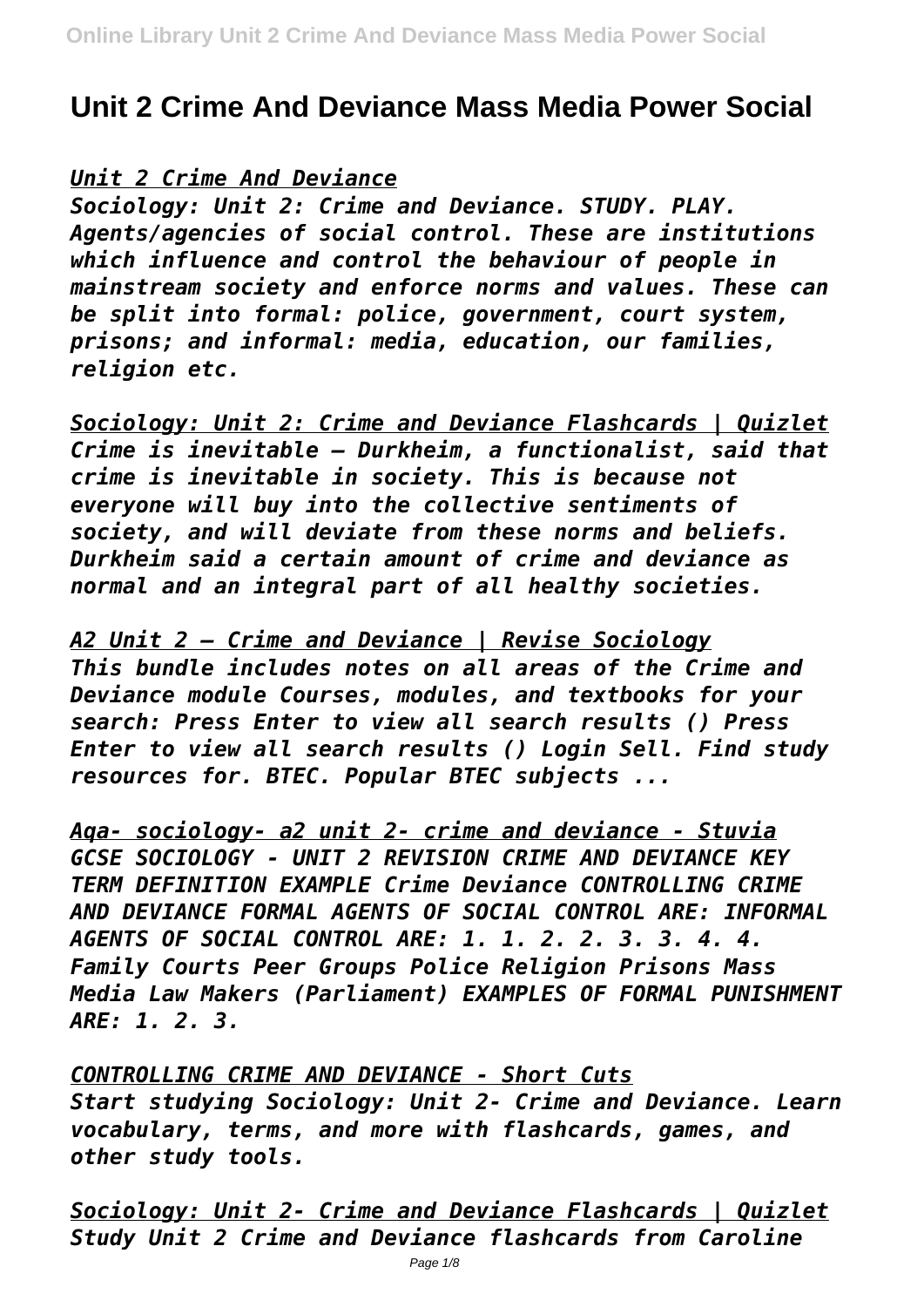*Paterson 's The Petersfield School class online, or in Brainscape's iPhone or Android app. Learn faster with spaced repetition.*

### *Unit 2 Crime and Deviance Flashcards by Caroline Paterson ...*

*Cape sociology unit 2 crime and deviance 1. CAPE Sociology Unit 2 Module 2 - Social order, social control and deviance At the end of this lesson students will be able to understand social order and social control and their relation to deviance. Order is a state in which social life, actions and interactions can be conducted without major ...*

*Cape sociology unit 2 crime and deviance - SlideShare Crime and deviance. Created by Lydia Hiraide The BRIT School AQA GCSE 2013. CRIME AND DEVIANCE. AQA GCSE SOCIOLOGY UNIT 2 MAY 2013. Created by Lydia Hiraide The BRIT School AQA GCSE 2013. DEFINITIONS OF CRIME AND DEVIANCE. DEFINING CRIME AND DEVIANCE. -A crime is an illegal actthat is punishable by law. If a person commits a crime and is detected, they could be arrested, charged and prosecuted.*

*Crime and deviance - Bishop Stopford's School SOCIOLOGY unit 2 (crime and deviance) STUDY. PLAY. deviance. behaviour that does not conform to societys norms or social rules eg. extreme body piercings. crime. illegal behaviour that breaks the law eg. speeding. socially defined behaviour (deviant) does not depend on the act itself but how society reacts to it.*

*SOCIOLOGY unit 2 (crime and deviance) Flashcards | Quizlet • Unit 2: Social Inequality, Crime and Deviance, Mass Media (Michael Ellison): some very basic notes. • Mass Media Revision Guide: Lots of Notes covering all aspects of this topic. • GCSE Education Revision (James Pearson): This is a "Revision Activity Booklet" for Education that combines Notes with short exercises and all manner of exam advice. ...*

*ShortCutstv | GCSE Revision Booklets Crime and Deviance is a topic in A Level sociology, usually*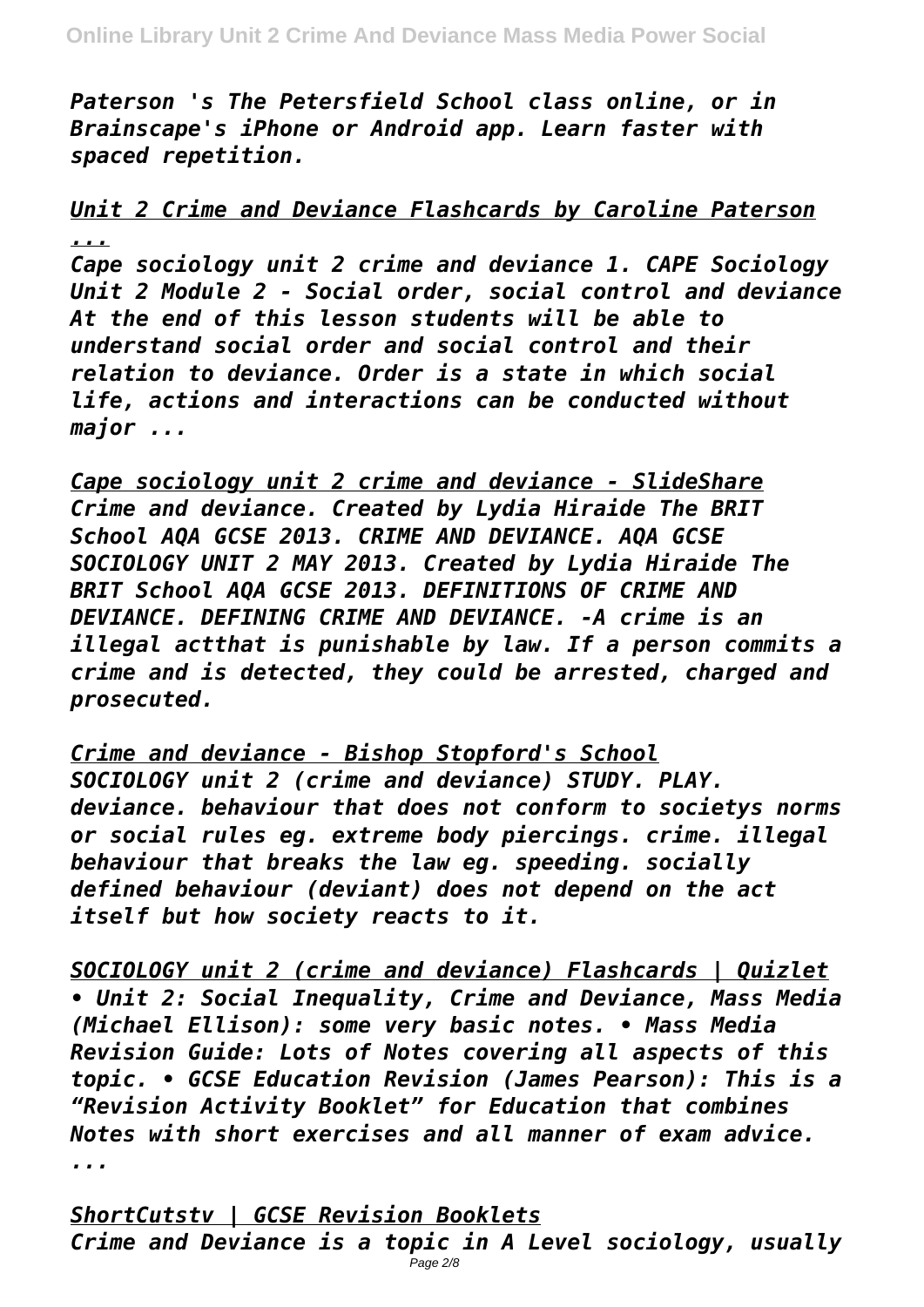*studied in the second year of the A Level, which focuses on sociological explanations of: crime, deviance, social order and social control; patterns and trends in crime in relation to ethnicity, gender and social class; globalisation and crime today; the media and crime; green crime; human rights and state crimes; crime control, surveillance, prevention and punishment; victims, and the role of the police, criminal justice system and ...*

*Crime and Deviance | Topics | Sociology | tutor2u June 2018 A-Level Paper 2: Topics in Sociology (7192/2) Download Past Paper - Download Mark Scheme. June 2018 A-Level Paper 3: Crime and Deviance with Theory and Methods (7192/3) Download Past Paper - Download Mark Scheme. June 2018 AQA AS-Level Sociology (7191) Past Papers . June 2018 AS Paper 1: Education with Methods in Context (7191/1)*

*AQA A-Level Sociology Past Papers - Revision World Crime and Deviance is a core unit in the Criminology major, providing an important foundation in criminological theory and its contemporary application to real-life examples and case studies. The unit is designed to be complementary to other criminology and sociology units, including HGA206/306 Crime and Criminal Justice and HGA207/307 Sociology of Law.*

*Crime and Deviance (HGA359) - Courses & Units - University*

#### *...*

*An action can be: 1) both criminal and deviant (example murder), 2) criminal but not deviant (gambling), or 3) deviant but not criminal (whistle blowing). Deviant behavior is universal. All societies have members who exhibit deviant behavior. Finally, deviant behavior is not limited to individuals.*

*Unit Six: Deviance, Crime, and Justice | ghoffarth Crime is the violation of a society's formally enacted criminal law This form of deviance often requires more intensive, formal social control Societies differ in the ways they define deviance, who is branded as a deviant, and how deviance is dealt with Interestingly, because human behavior was once viewed only as a expression of "nature," it was once believed that criminals could be identified by physical features (1876), body shape (1949), and*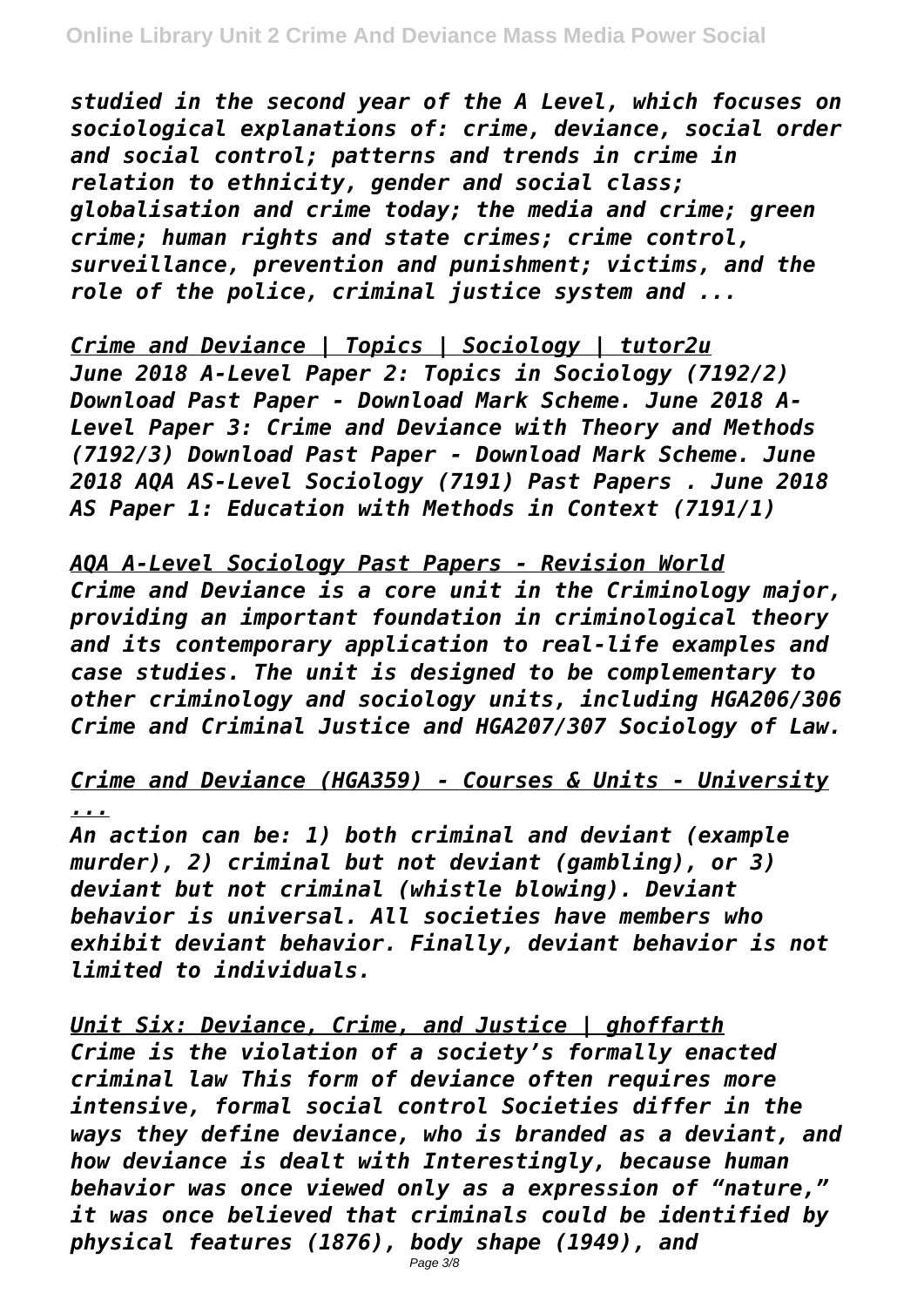*personality traits (1967) Today we ...*

*CAPE SOCIOLOGY UNIT 2 Deviance teachernotes*

*• Media and crime. 2. Sociology of Crime and Deviance: I may already have posted this extensive set of notes by Miss Sakine Koc (things get a little hazy at times…) but even if I have it's useful to have all this stuff in one place. Probably.*

*Sociology Revision Booklets: 4. Crime and Deviance Knowledge Organiser Pack REMOTE LEARNING PLANS This section is broken down into 4 Units: Unit 1: Theories of Crime and Deviance Introduction to Crime and DevianceFunctionalist View of Crime and Deviance & Control TheoryMarxist view of Crime and DevianceNeo-Marxist View of Crime and DevianceInteractionist View of Crime and DevianceRealist View of Crime and Deviance Locality and…*

*Crime and Deviance – Hectic Teacher's A level Sociology ... Category: Crime and Deviance – Unit 4 Suicide – Unit 4. Posted on February 12, 2016 February 12, 2016 by unicara Durkheim Durkheim was a positivist sociologist who believed that even a supremely 'individual' act such as suicide was influenced… Read more Suicide – Unit 4.*

*Crime and Deviance – Unit 4 – sociologysaviour Each Unit Assessment has questions totalling 50… This resource comprises four end-of-unit assessments for the Crime & Deviance topic in AQA A Level Sociology. Each Unit Assessment has questions totalling 50 marks and comes with a full mark scheme.*

#### *Unit 2 Crime And Deviance*

*Sociology: Unit 2: Crime and Deviance. STUDY. PLAY. Agents/agencies of social control. These are institutions which influence and control the behaviour of people in mainstream society and enforce norms and values. These can be split into formal: police, government, court system, prisons; and informal: media, education, our families, religion etc.*

*Sociology: Unit 2: Crime and Deviance Flashcards | Quizlet*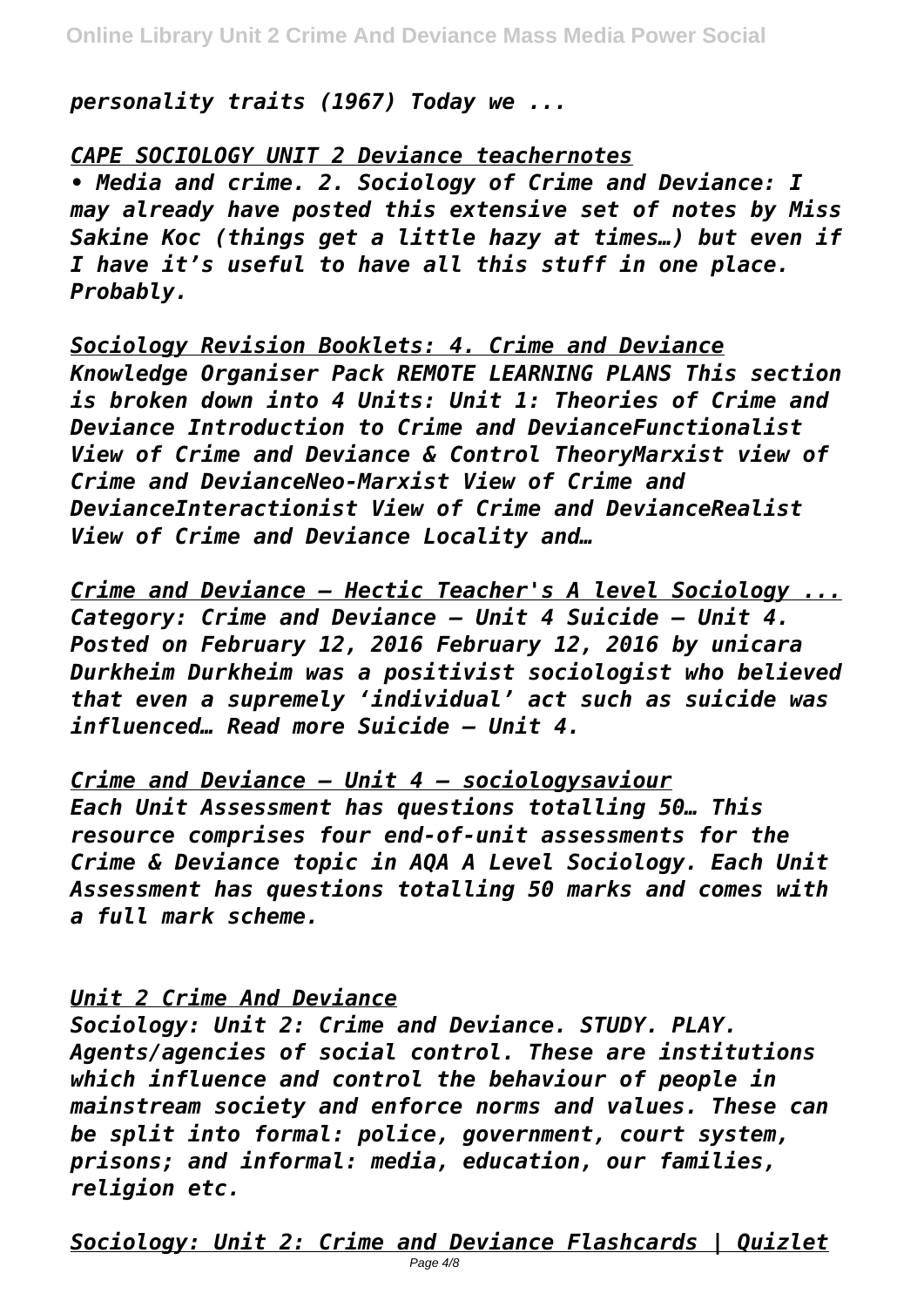*Crime is inevitable – Durkheim, a functionalist, said that crime is inevitable in society. This is because not everyone will buy into the collective sentiments of society, and will deviate from these norms and beliefs. Durkheim said a certain amount of crime and deviance as normal and an integral part of all healthy societies.*

*A2 Unit 2 – Crime and Deviance | Revise Sociology This bundle includes notes on all areas of the Crime and Deviance module Courses, modules, and textbooks for your search: Press Enter to view all search results () Press Enter to view all search results () Login Sell. Find study resources for. BTEC. Popular BTEC subjects ...*

*Aqa- sociology- a2 unit 2- crime and deviance - Stuvia GCSE SOCIOLOGY - UNIT 2 REVISION CRIME AND DEVIANCE KEY TERM DEFINITION EXAMPLE Crime Deviance CONTROLLING CRIME AND DEVIANCE FORMAL AGENTS OF SOCIAL CONTROL ARE: INFORMAL AGENTS OF SOCIAL CONTROL ARE: 1. 1. 2. 2. 3. 3. 4. 4. Family Courts Peer Groups Police Religion Prisons Mass Media Law Makers (Parliament) EXAMPLES OF FORMAL PUNISHMENT ARE: 1. 2. 3.*

*CONTROLLING CRIME AND DEVIANCE - Short Cuts Start studying Sociology: Unit 2- Crime and Deviance. Learn vocabulary, terms, and more with flashcards, games, and other study tools.*

*Sociology: Unit 2- Crime and Deviance Flashcards | Quizlet Study Unit 2 Crime and Deviance flashcards from Caroline Paterson 's The Petersfield School class online, or in Brainscape's iPhone or Android app. Learn faster with spaced repetition.*

*Unit 2 Crime and Deviance Flashcards by Caroline Paterson ...*

*Cape sociology unit 2 crime and deviance 1. CAPE Sociology Unit 2 Module 2 - Social order, social control and deviance At the end of this lesson students will be able to understand social order and social control and their relation to deviance. Order is a state in which social life, actions and interactions can be conducted without major ...*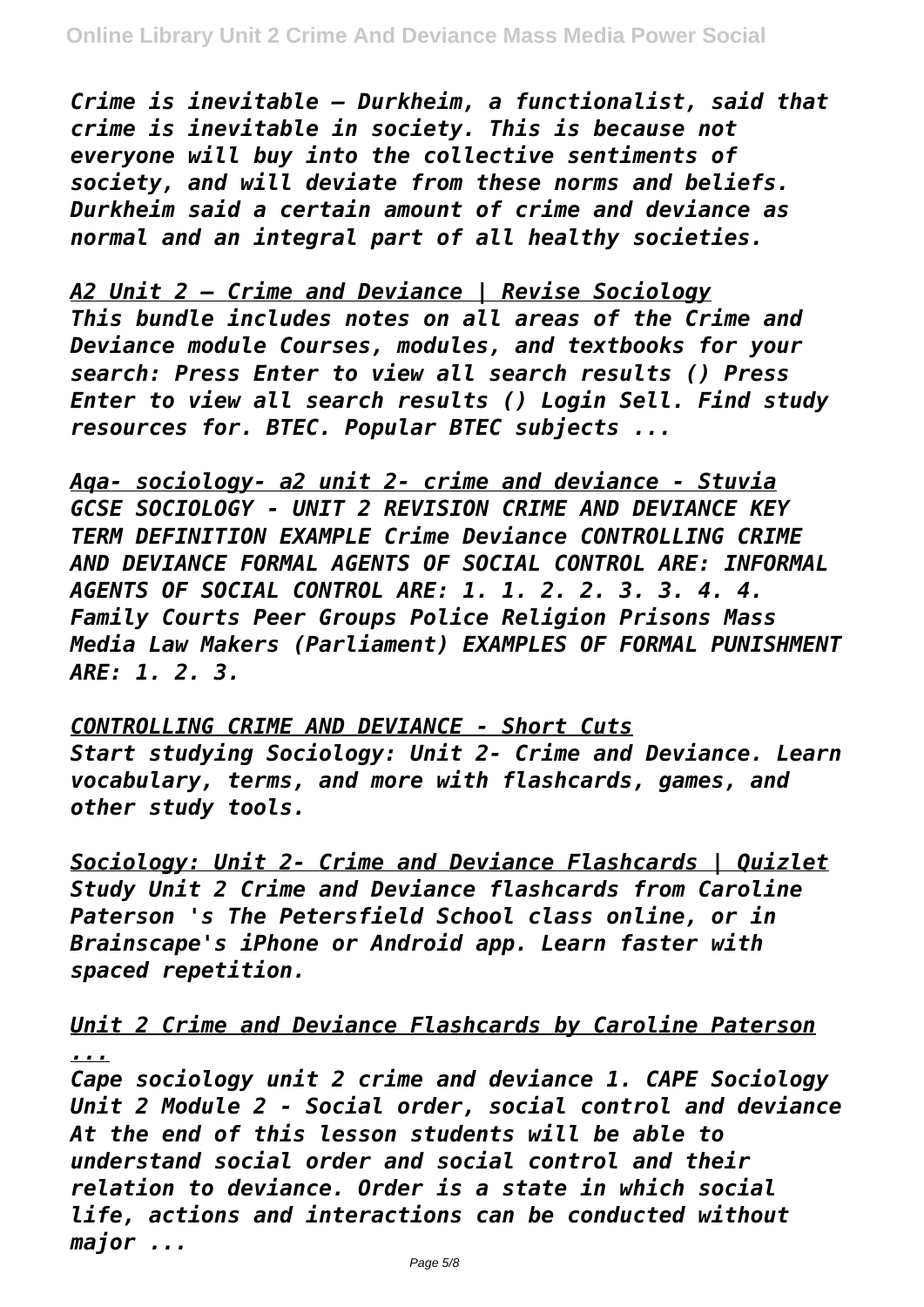*Cape sociology unit 2 crime and deviance - SlideShare Crime and deviance. Created by Lydia Hiraide The BRIT School AQA GCSE 2013. CRIME AND DEVIANCE. AQA GCSE SOCIOLOGY UNIT 2 MAY 2013. Created by Lydia Hiraide The BRIT School AQA GCSE 2013. DEFINITIONS OF CRIME AND DEVIANCE. DEFINING CRIME AND DEVIANCE. -A crime is an illegal actthat is punishable by law. If a person commits a crime and is detected, they could be arrested, charged and prosecuted.*

*Crime and deviance - Bishop Stopford's School SOCIOLOGY unit 2 (crime and deviance) STUDY. PLAY. deviance. behaviour that does not conform to societys norms or social rules eg. extreme body piercings. crime. illegal behaviour that breaks the law eg. speeding. socially defined behaviour (deviant) does not depend on the act itself but how society reacts to it.*

*SOCIOLOGY unit 2 (crime and deviance) Flashcards | Quizlet • Unit 2: Social Inequality, Crime and Deviance, Mass Media (Michael Ellison): some very basic notes. • Mass Media Revision Guide: Lots of Notes covering all aspects of this topic. • GCSE Education Revision (James Pearson): This is a "Revision Activity Booklet" for Education that combines Notes with short exercises and all manner of exam advice. ...*

#### *ShortCutstv | GCSE Revision Booklets*

*Crime and Deviance is a topic in A Level sociology, usually studied in the second year of the A Level, which focuses on sociological explanations of: crime, deviance, social order and social control; patterns and trends in crime in relation to ethnicity, gender and social class; globalisation and crime today; the media and crime; green crime; human rights and state crimes; crime control, surveillance, prevention and punishment; victims, and the role of the police, criminal justice system and ...*

*Crime and Deviance | Topics | Sociology | tutor2u June 2018 A-Level Paper 2: Topics in Sociology (7192/2) Download Past Paper - Download Mark Scheme. June 2018 A-Level Paper 3: Crime and Deviance with Theory and Methods*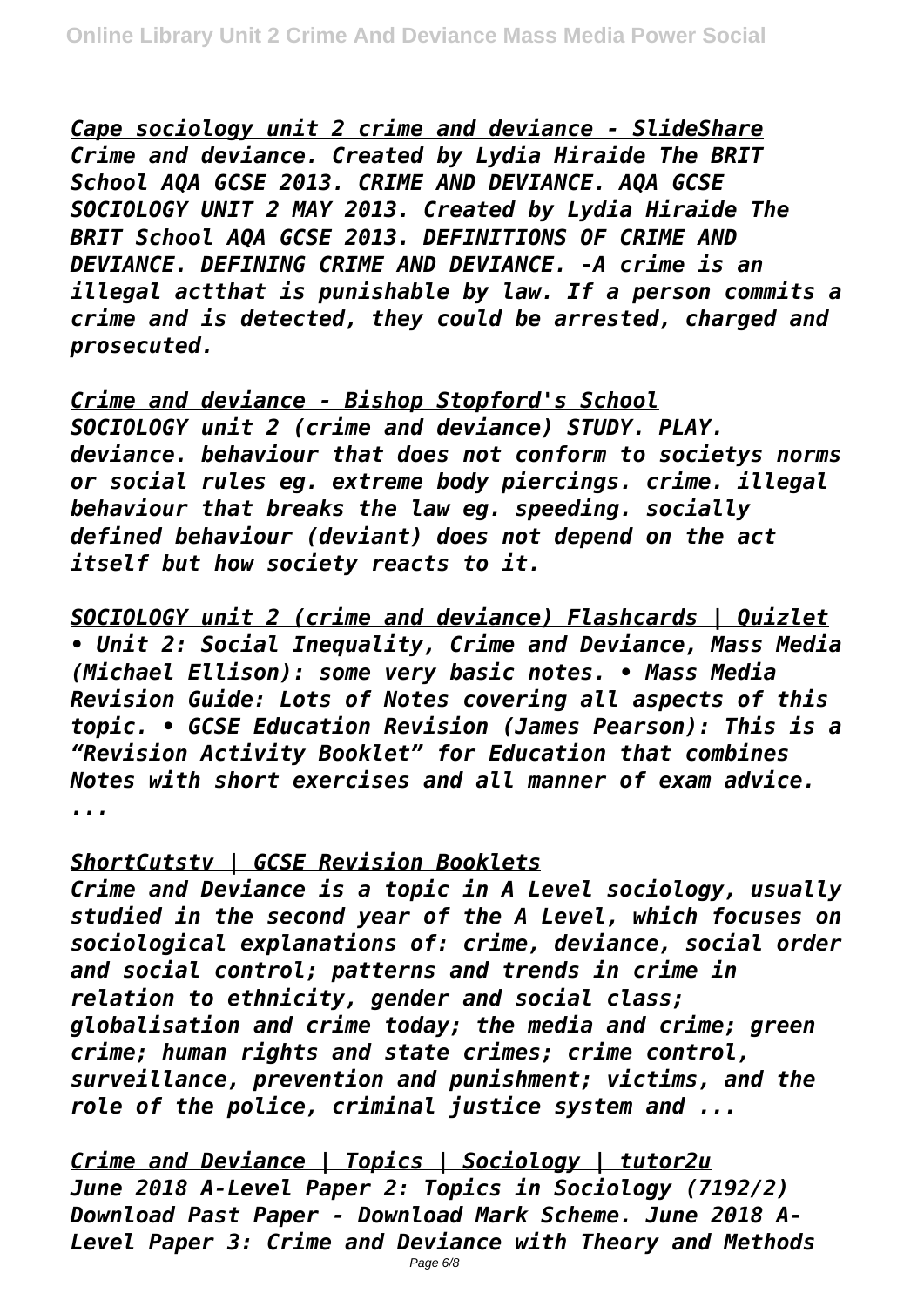*(7192/3) Download Past Paper - Download Mark Scheme. June 2018 AQA AS-Level Sociology (7191) Past Papers . June 2018 AS Paper 1: Education with Methods in Context (7191/1)*

*AQA A-Level Sociology Past Papers - Revision World Crime and Deviance is a core unit in the Criminology major, providing an important foundation in criminological theory and its contemporary application to real-life examples and case studies. The unit is designed to be complementary to other criminology and sociology units, including HGA206/306 Crime and Criminal Justice and HGA207/307 Sociology of Law.*

## *Crime and Deviance (HGA359) - Courses & Units - University ...*

*An action can be: 1) both criminal and deviant (example murder), 2) criminal but not deviant (gambling), or 3) deviant but not criminal (whistle blowing). Deviant behavior is universal. All societies have members who exhibit deviant behavior. Finally, deviant behavior is not limited to individuals.*

*Unit Six: Deviance, Crime, and Justice | ghoffarth Crime is the violation of a society's formally enacted criminal law This form of deviance often requires more intensive, formal social control Societies differ in the ways they define deviance, who is branded as a deviant, and how deviance is dealt with Interestingly, because human behavior was once viewed only as a expression of "nature," it was once believed that criminals could be identified by physical features (1876), body shape (1949), and personality traits (1967) Today we ...*

#### *CAPE SOCIOLOGY UNIT 2 Deviance teachernotes*

*• Media and crime. 2. Sociology of Crime and Deviance: I may already have posted this extensive set of notes by Miss Sakine Koc (things get a little hazy at times…) but even if I have it's useful to have all this stuff in one place. Probably.*

*Sociology Revision Booklets: 4. Crime and Deviance Knowledge Organiser Pack REMOTE LEARNING PLANS This section is broken down into 4 Units: Unit 1: Theories of Crime and Deviance Introduction to Crime and DevianceFunctionalist*